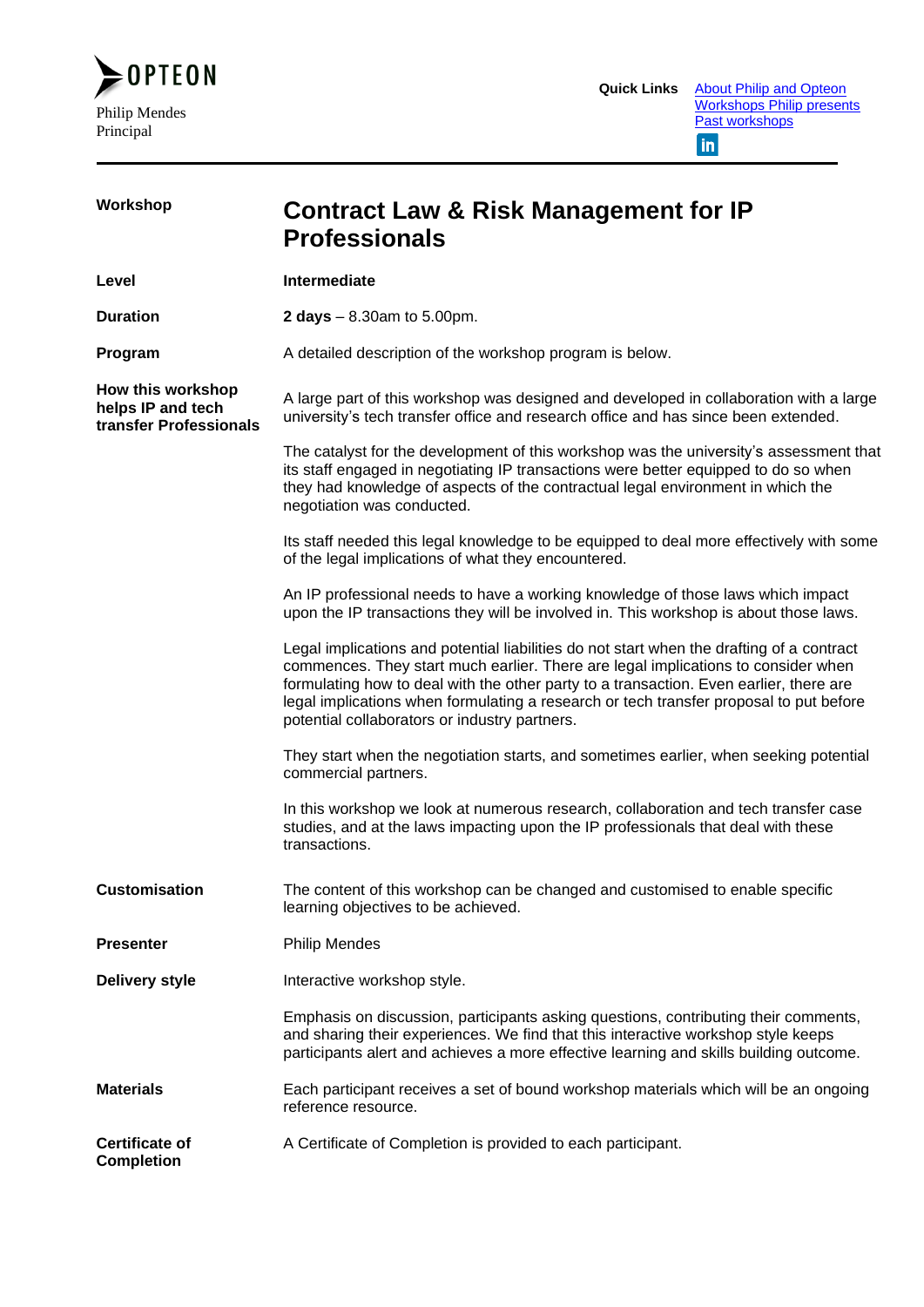## **CONTRACT LAW & RISK MANAGEMENT FOR IP PROFESSIONALS**

|       | <b>DAY 1:</b>                                                                                               |                                                                                                                                                                                                                                                                                                                                                                                                                         |  |
|-------|-------------------------------------------------------------------------------------------------------------|-------------------------------------------------------------------------------------------------------------------------------------------------------------------------------------------------------------------------------------------------------------------------------------------------------------------------------------------------------------------------------------------------------------------------|--|
| 8.30  | <b>Welcome and Registration</b>                                                                             | Overview of the day.                                                                                                                                                                                                                                                                                                                                                                                                    |  |
| 9.00  | An agreement to agree is not an<br>agreement                                                                | Sometimes we may want to defer negotiating an issue because we recognise that the best time to properly negotiate it is at a later time when the<br>parties are better informed. Can you do this and still have a binding agreement? Recognising and avoiding an agreement to agree. Proper<br>mechanisms to defer the negotiation and still have a binding agreement. Case studies drawn from university transactions. |  |
| 9.30  | Is an option to negotiate a license or<br>a right of first refusal to negotiate a<br>license legally valid? | Options to negotiate a license and rights of first refusal to negotiate a license are commonly employed provisions in a material transfer<br>agreement, a research agreement, and a collaboration agreement. These are binding obligations in US, Europe and China. Can you be liable in<br>those countries even if you are located outside those countries? Case studies drawn from university transactions.           |  |
| 10.30 | How to form a legal binding contract                                                                        | Legal requirements to validly form a contract. How contracts can be valid even if no money is paid under the contract. Difference between<br>Deeds and Agreements. Are deeds necessary? Can an agreement do just as well? Case studies drawn from university transactions.                                                                                                                                              |  |
| 11.00 | <b>Morning Tea</b>                                                                                          |                                                                                                                                                                                                                                                                                                                                                                                                                         |  |
| 11.30 | <b>Binding and Non-Binding Term</b><br><b>Sheets</b>                                                        | A Term Sheet is not normally intended to be legally binding. What if the other party wants it to be? Implications of it being binding. Making<br>sure that you're not bound earlier than you want to be. Case studies drawn from university transactions.                                                                                                                                                               |  |
| 12.00 | Avoiding a proposal being legally<br>binding                                                                | A Proposal is not usually thought of as being something that could become binding. It's only the first step after all. But it can be. Implications.<br>Avoiding a proposal becoming binding. Case studies drawn from university transactions.                                                                                                                                                                           |  |
| 12.30 | Unintended side oral agreements                                                                             | Usually you don't intend to be bound until the contract is signed. But along the way to getting there, you might have agreed to something orally,<br>and you are bound by it. Recognising and avoiding unintended side oral agreements. Case studies drawn from university transactions.                                                                                                                                |  |
| 1.00  | Lunch                                                                                                       |                                                                                                                                                                                                                                                                                                                                                                                                                         |  |
| 2.00  | Authority to enter into a contract                                                                          | Do academic staff have authority to sign a contract? Do academic staff have the ability to contractually bind a university? Delegation. Agency.<br>Acting outside authority - potential liabilities of delegates and agents. Case studies drawn from university transactions.                                                                                                                                           |  |
| 2.30  | <b>Execution of a contract</b>                                                                              | How contracts can be binding even if they are not signed. Examples in a university context. The mechanics of contract formation. How<br>universities sign contracts. How companies sign contracts. How Government signs contracts. How CRCs enter into contracts. Is a witness<br>necessary? Legislation allowing the formation of contracts electronically. Case studies drawn from university transactions.           |  |
| 3.00  | <b>Contract Terms, including implied</b><br>terms                                                           | Oral contracts. Contracts partly written and partly in writing. Contracts that must be in writing to be valid. What are express terms. What are<br>implied terms. In what circumstances can terms be implied. Rules for the implication of terms. Case studies drawn from university transactions.                                                                                                                      |  |
| 3.30  | <b>Afternoon Tea</b>                                                                                        |                                                                                                                                                                                                                                                                                                                                                                                                                         |  |
| 4.00  | <b>Certainty and Precision in what you</b><br>agree                                                         | The outcome of a negotiation – what is agreed – needs to be drafted with precision. The lack of precision means that the parties are not bound.<br>How to recognise when you have achieved the necessary level of precision, and when you have fallen short. Case studies drawn from university<br>transactions.                                                                                                        |  |
| 4.30  | To What Extent Can you disclose<br>without a Confidentiality Agreement                                      | How far can you go in making disclosures of confidential information with no Confidentiality Agreement, without prejudicing patentability,<br>and without prejudicing your commercial interests.                                                                                                                                                                                                                        |  |